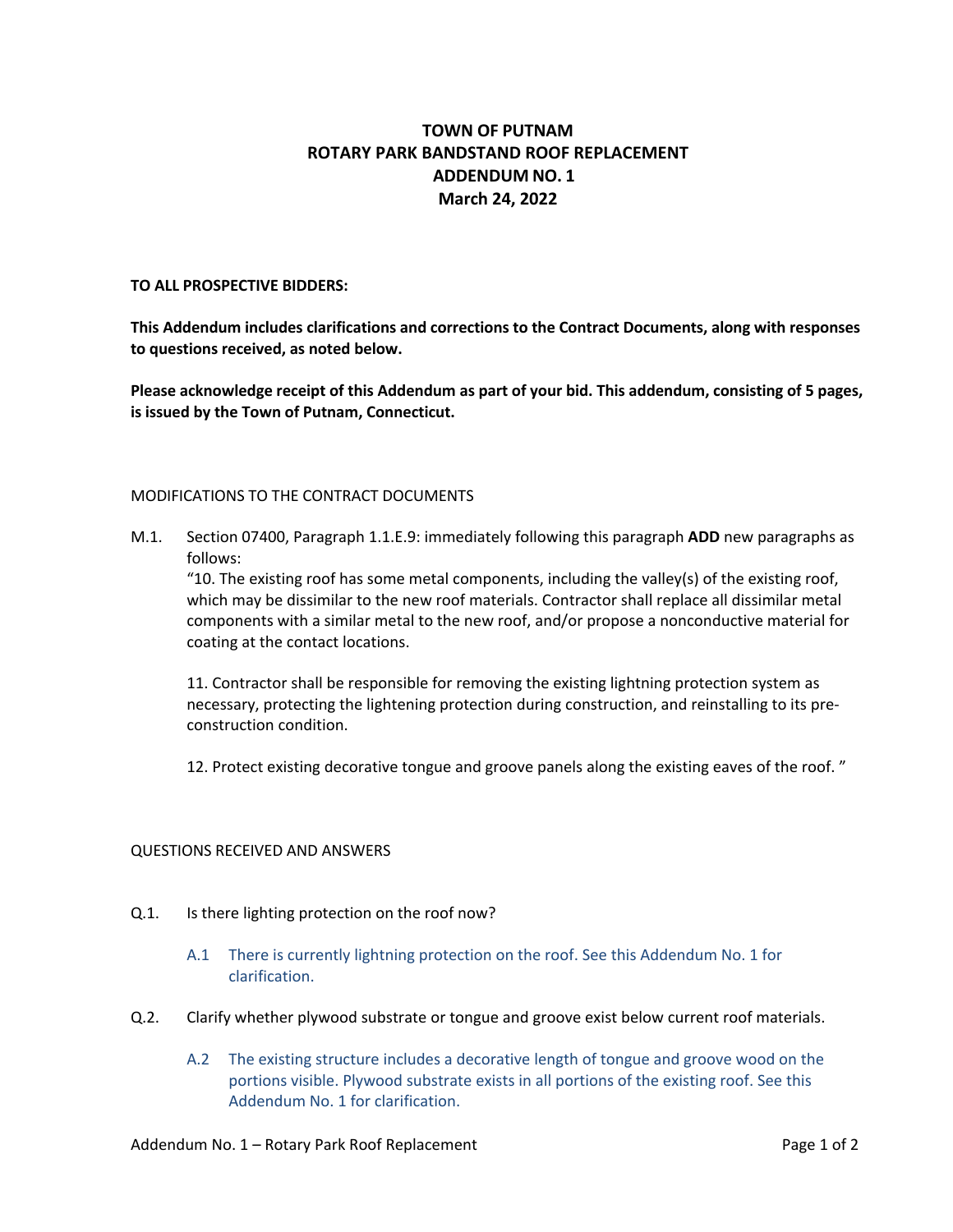# **TOWN OF PUTNAM ROTARY PARK BANDSTAND ROOF REPLACEMENT ADDENDUM NO. 1 March 24, 2022**

- Q.3. Will there be barriers between the construction site and the public walking area?
	- A.3 The Town will provide barriers to allow for the continuation of the public walking area around the construction site. Contractor shall be responsible for site materials and equipment protection and positioning barriers as necessary.
- Q.4. Will other roofing manufacturers be acceptable?
	- A.4 Reference Section 07400, Paragraph 2.2 "This project is detailed around the roofing product…other products of equal capacities, quality and function will be considered."

### **ATTACHMENTS**

A.1 Copy of Attendee List for Pre-Bid Meeting (1 page) A.2 Copy of Agenda for Pre-Bid Meeting (2 pages)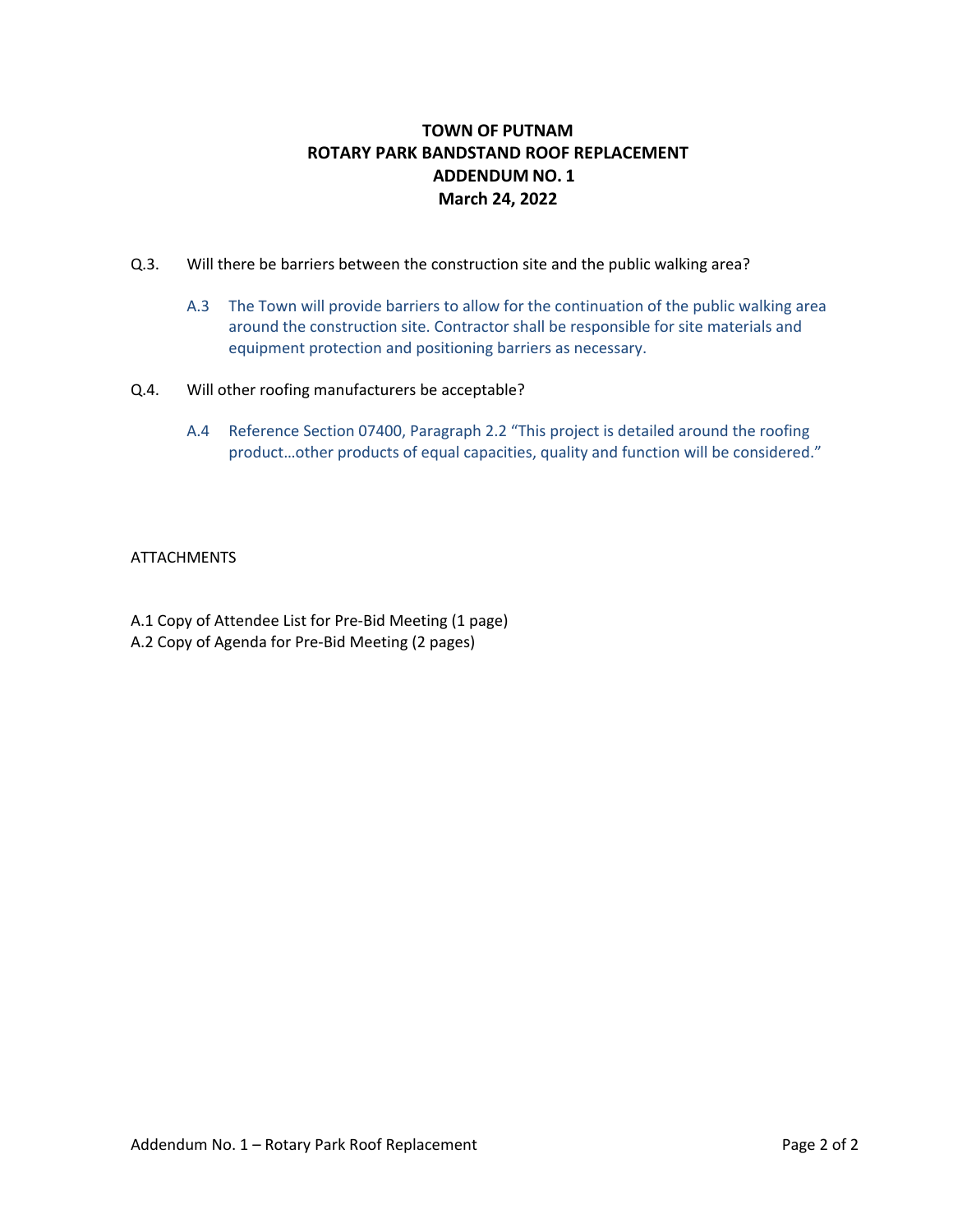| Wilheed Souguet<br>Eric Asilamer<br>MIK Sloter<br>Recreation Direction   Witted. bough<br>Commercial Reading<br>5. Danovan<br>eric@comroofina.com<br>$\frac{1}{5}$ cott @ /642-0702<br>3 Donovan com<br>نې<br>م<br>Li-ko | Elaine Sistare<br><b>Person Name</b><br>Deardon Linch<br>N31422<br>Town of Putnam<br><b>Business Name</b><br>ECMR Three-treeted<br>elaine.sistare@putnamct.us<br>860-963-6800 x113<br>email / phone<br>blynch @ECMR.com | ROTARY PARK BANDSTAND ROOF REPLACEMENT |
|--------------------------------------------------------------------------------------------------------------------------------------------------------------------------------------------------------------------------|-------------------------------------------------------------------------------------------------------------------------------------------------------------------------------------------------------------------------|----------------------------------------|
| $219 \times 22$<br>627 Route 32<br>Franklyn ct<br>$310$ Kemedy $\sqrt{2}$<br>$\int_{\sigma\omega}$ $\omega$ $\leftarrow$ $\leftarrow$ $\leftarrow$<br>J' from                                                            | 200 School Street, Putnam, CT<br>Mailing Address<br>SHAM AVE.<br>254 Oxtard, MA OISLO                                                                                                                                   | Held 3-15-2022 at 10AM                 |

TOWN OF PUTNAM

Mandatory Pre-Bid Conference

3/14/2022

 $\frac{1}{2}$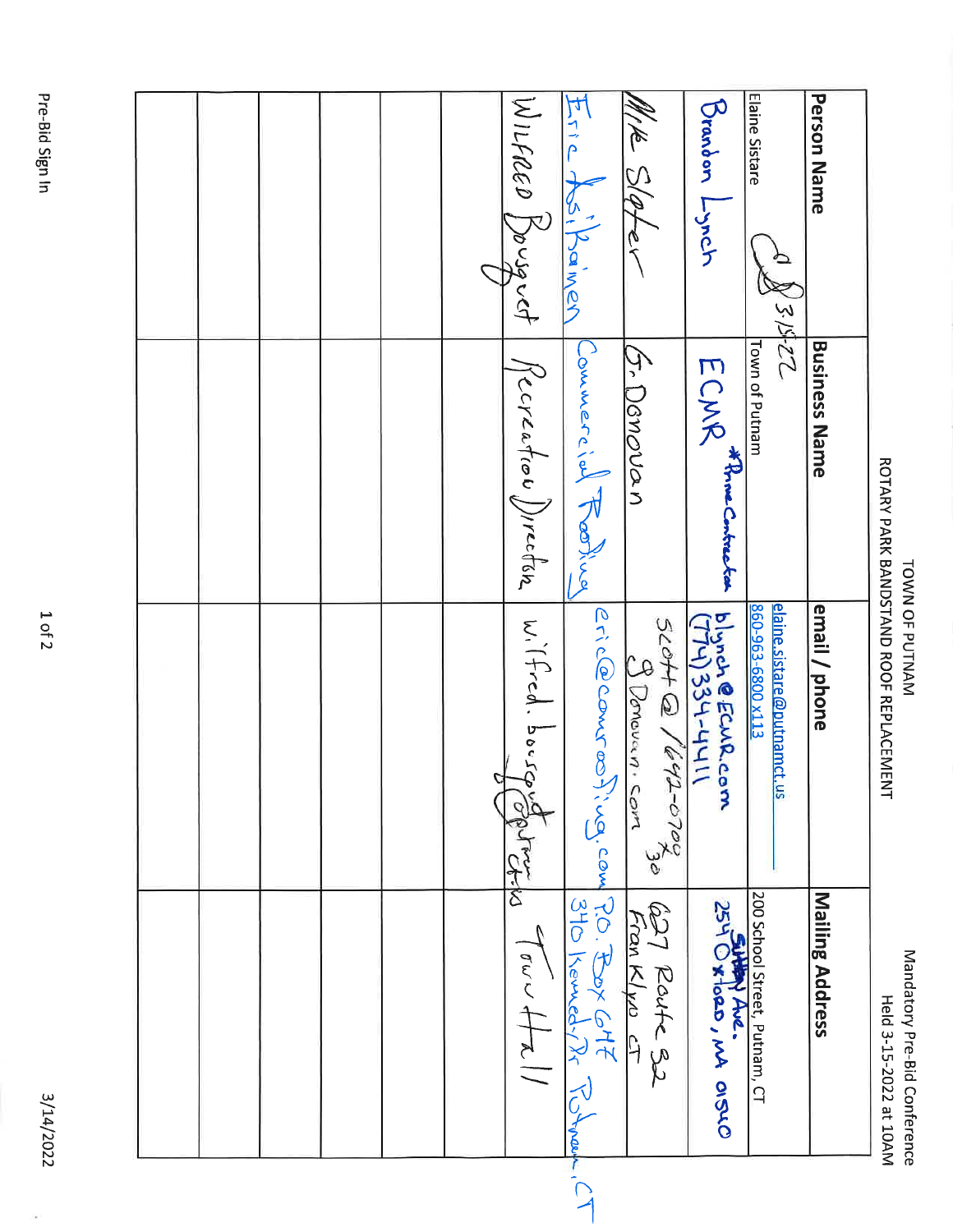# **Agenda Pre- Bid Meeting TOWN OF PUTNAM ROTARY PARK BANDSTAND ROOF REPLACEMENT Town of Putnam March 15, 2022 - 10:00 AM**

- 1. Opening Remarks
	- a. Introductions
	- b. Attendance Sheet Please sign in Please indicate Prime Contractor or Supplier along with email, and phone number.
- 2. Project Overview Refer to Description of Work
- 3. Schedule
	- a. The work needs to be complete within 100 calendar days, with specific event no-work days.
- 4. Information in Project Manual
- 5. Bid Submittal Requirements
	- a. Bid bond
	- b. Minimum qualifications for bidders
- 6. Bid Forms
	- a. Bid Schedule includes lump sum and unit price item for plywood.
	- b. Other Documents to include:
		- i. Form for General Bid
			- ii. Bid Bond
- 7. General Terms and Conditions Contract A105-2017 as edited
- 8. Prevailing Wages

Not applicable

- 9. Submittal Procedures See Project Manual for details. We will accept electronic versions of submittals and will be sending back submittals after they are reviewed.
- 10. Temporary Facilities and Controls –
- 11. Erosion and Sediment Control Measures –